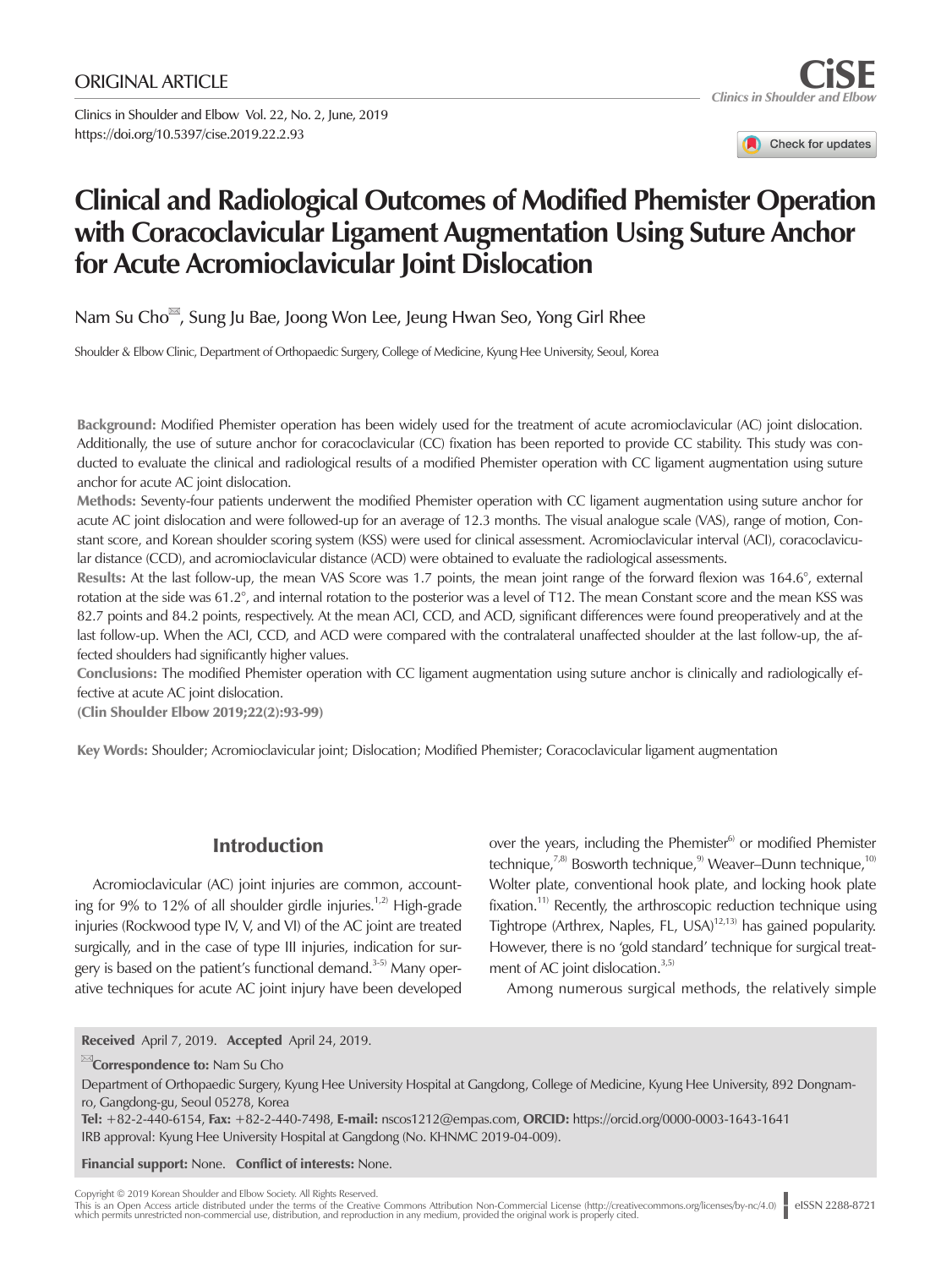modified Phemister technique with Kirschner wire (K-wire) is a surgical technique that has commonly been used for the last few decades in acute AC joint dislocation, and many studies have reported clinical results of this technique.<sup>14-16)</sup> However, there are several complications associated with this technique owing to the long fixation period of K-wire and it does not solve coracoclavicular ligament injuries.<sup>14,17,18)</sup>

Recently, the use of suture anchors has been described for the treatment of AC joint injuries. These devices offer the potential advantages of technical ease of use and reduced risk of neurovascular injury, as well as improved pullout strength, which have led to their widespread use in treatment.<sup>19,20)</sup> However, only a few studies have reported the clinical and radiologic outcomes of coracoclavicular ligament augmentation using suture anchor devices for treatment of acute AC joint injury.<sup>21)</sup>

Therefore, this study was conducted to evaluate the clinical and radiological outcomes of modified Phemister operation and additional coracoclavicular ligament augmentation using suture anchors for acute AC joint dislocation. In addition, the clinical and radiological outcomes were evaluated retrospectively. We hypothesized that modified Phemister operation and coracoclavicular ligament augmentation using suture anchors provide satisfactory restoration of shoulder function and radiological outcomes.

## **Methods**

## Patient Selection

From July 2007 to March 2018, a consecutive series of 74 patients receiving modified Phemister operation with coracoclavicular ligament augmentation using suture anchor for acute AC joint dislocation were studied retrospectively (Table 1).

Inclusion criteria of patients were (1) radiographically confirmed, acute Rockwood type III or higher AC dislocation (2) underwent surgery within 2 weeks. Exclusion criteria were (1) subacute (more than two weeks since injury) or chronic AC joint dislocation, (2) previous history of surgery on the affected shoul-

**Table 1.** Patients Demographics

| Variable                               | Patient $(n=74)$       |
|----------------------------------------|------------------------|
| Sex (male/female)                      | 72/2                   |
| Age $(yr)$                             | $48.0 \pm 12.4(17-68)$ |
| Injured side (right/left)              | 39/35                  |
| Follow-up (mo)                         | $12.34 + 18.56$        |
| Grade of acromioclavicular dislocation |                        |
| Type III                               | 13(17.6)               |
| Type V                                 | 61(82.4)               |

Values are presented as number only, mean ± standard deviation (range), or number (%).

der, (3) concomitant fracture around the ipsilateral shoulder.

A total of 72 males and two females with a mean age of 48.0 years (range, 17–68 years) were included in this study. The mean duration of follow-up from surgery was 12.3 months (range, 8–24 months). According to Rockwood's classification, $22$  there were 13 type III lesions (17.6%) and 61 type V lesions (82.4%). All patients underwent surgery within a mean of four days (range, 1–9 days). All patients in our series had coracoclavicular ligament injuries. Patients with type V lesions were immediately addressed to surgical treatment, while indication for surgery for patients with type III lesions was determined based on the patient's functional demand. All patients were operated on by the same surgeon and provided informed consent to be included in the study.

#### Surgical Technique

Under general anesthesia, all patients underwent surgery in the 30° beach chair position on an ordinary operating table. A vertical incision was made just lateral to the coracoid along the Langer lines extending from the posterior edge of the AC joint to the coracoid process. The lateral end of the clavicle, the acromion, and the AC joint were exposed. The attachment of the torn coracoclavicular ligament was usually seen at the 'tip' of the coracoid process. One suture anchor (Super Revo; Conmed, Largo, FL, USA) was placed into the base of the coracoid process, and the sutures were pulled manually several times to ensure appropriate seating and secure fixation. After the anchor was deployed, two drill holes were made across the bone in the insertion site of the coracoclavicular ligament in the clavicle, and looped wires were passed through the created holes. The clavicle was then reduced by the surgical assistant and confirmed by fluoroscopy. To maintain the obtained reduction, K-wires were trans-articularly inserted through the AC joint under fluoroscopic guidance and bent to prevent forward migration. When a satisfactory reduction was achieved, the joint was stabilized with sutures passing through the created holes and sutures were tied over the clavicle (Fig. 1, 2). Postoperatively, the treated arm was supported with a sling. K-wires were removed at 8 weeks after AC joint stabilization.

## Clinical Assessment

Postoperative clinical evaluations were performed regularly on an outpatient basis (at 4 weeks, 6 weeks, 2 months, and 6 months following surgery and at the last follow-up). The results of the evaluations at the last follow-up were analyzed. At the time of follow-up, all patients were evaluated using the visual analogue scale (VAS) for subjective pain. Postoperative shoulder ranges of motion (ROM), including forward flexion (FF), external rotation at the side (ERs), and internal rotation to the back (IRp) were assessed. The Constant score and Korean shoulder scoring system (KSS) were used for clinical assessments.<sup>23,24)</sup>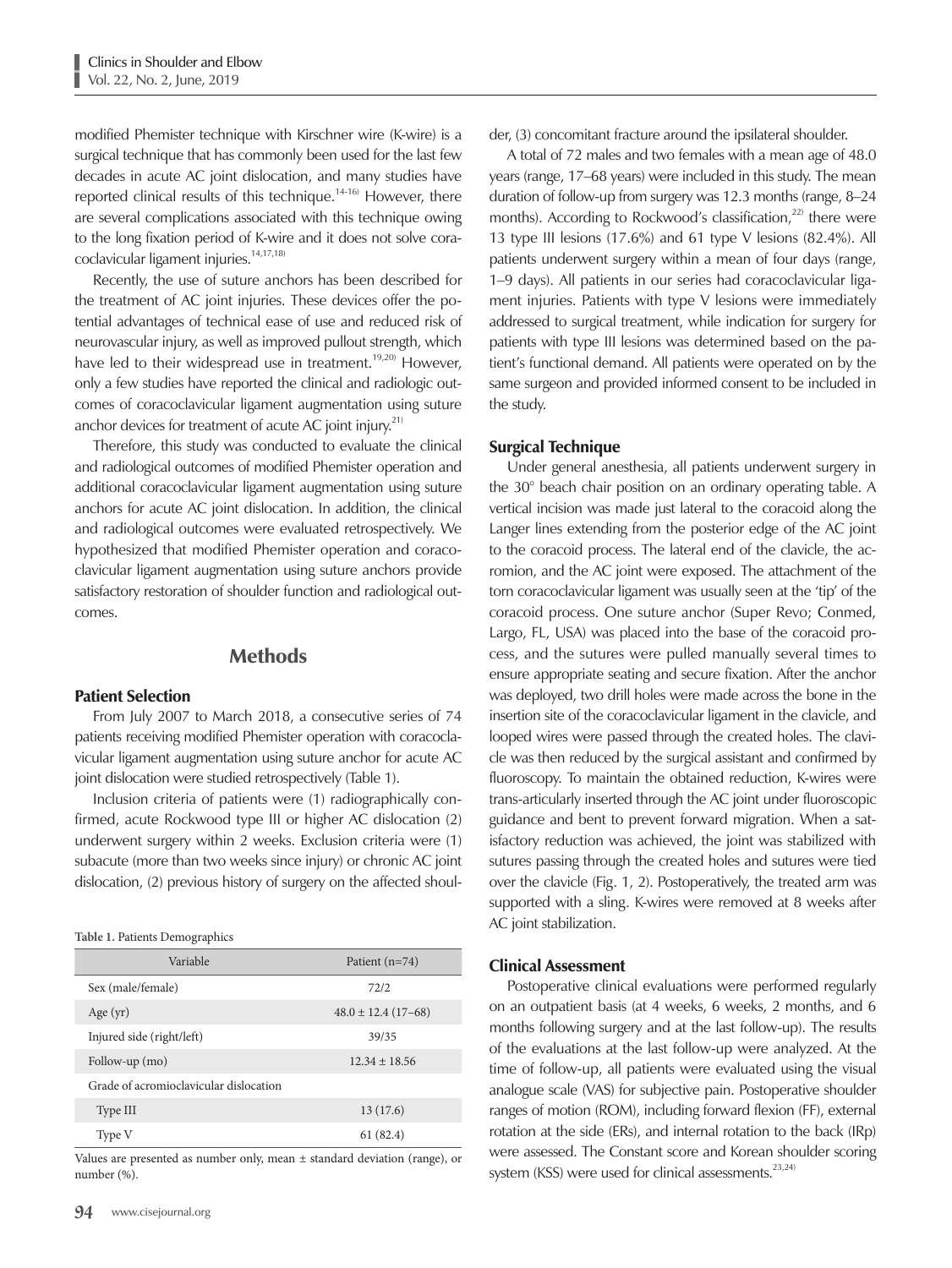

**Fig. 1.** Intraoperative radiographs. (A) Suture anchor was fixed at the original site of the coracoclavicular ligament in the coracoid process. (B) Looped wires were passed through the holes created in the insertion site of coracoclavicular ligament in the clavicle. (C) Reduction of acromioclavicular joint with two Kirschner wires transfixation. (D) Sutures were tied over the clavicle and the radiograph shows anatomical reduction of the acromioclavicular joint.



**Fig. 2.** Intraoperatve photographs. (A) The lateral end of the clavicle, the acromion, and the acromioclavicular joint were exposed. (B) The looped wires were passed through the two created holes. (C) One suture anchor was placed into the base of the coracoid process. (D) When a satisfactory reduction and K-wires fixation were achieved, the joint was stabilized with sutures passing through the created holes.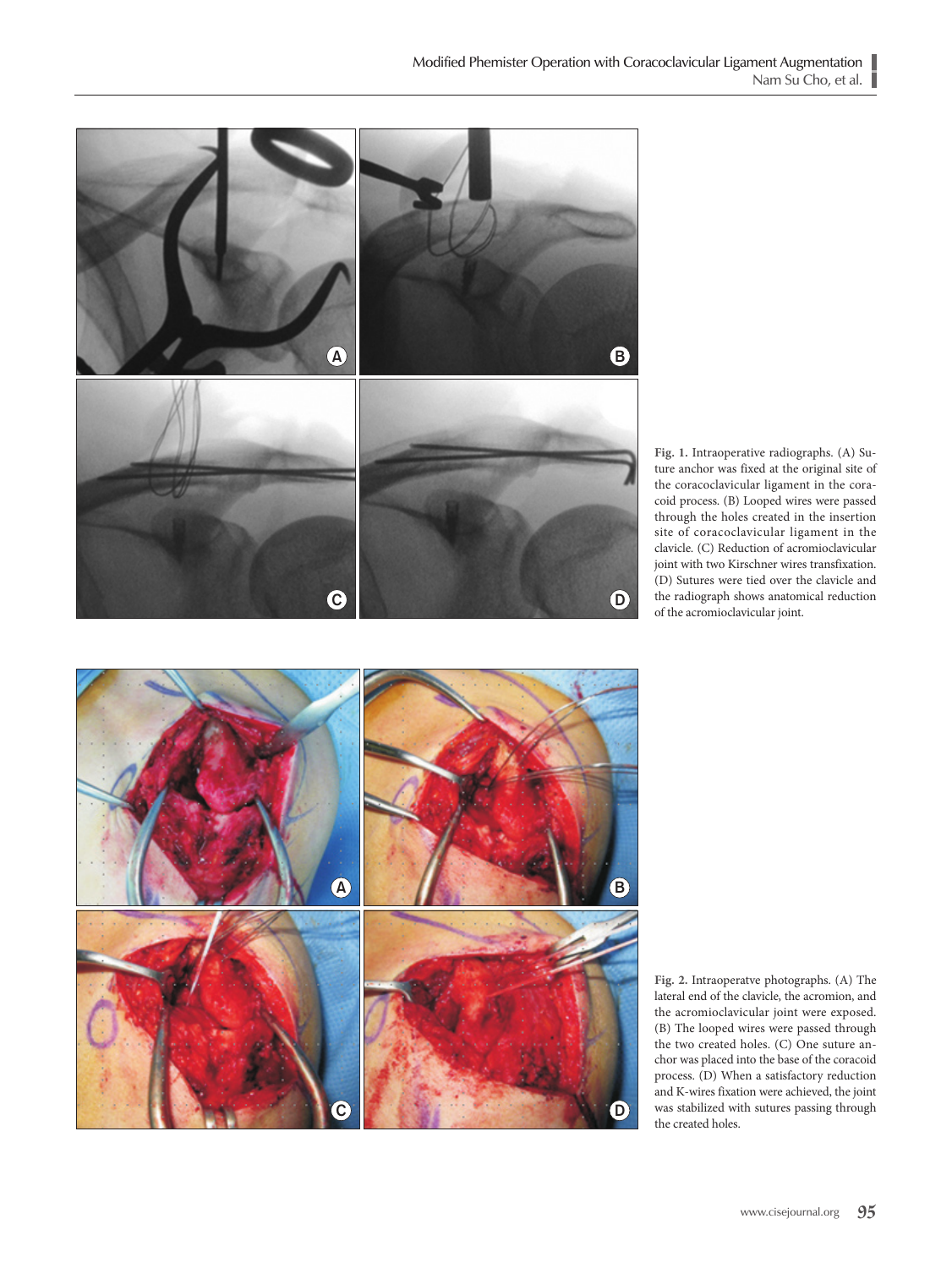## Radiological Assessment

Anteroposterior radiographs of the affected and contralateral unaffected AC joint in neutral rotation made with the patient in a standing position were obtained immediately postoperatively and at each follow-up examination. Acromioclavicular interval (ACI) was defined as the perpendicular distance between the clavicle distal end and acromion, while coracoclavicular distance (CCD) was defined as the perpendicular distance between the upper border of the coracoids process and the inferior cortex of the clavicle, and acromioclavicular distance (ACD) was defined as the perpendicular distance between the line passing the upper border of the acromion and the line parallel to the upper border of the lateral part of the clavicle. All radiographs were analyzed by two authors who reached a consensus. *p*-values of less than 0.05 were considered significant.

## Results

## Clinical Outcomes

The clinical and radiological outcomes are presented in Table 2. The VAS, ROM, Constant, and KSS score were evaluated as clinical factors at the last follow-up. The mean VAS score while resting was 1.7  $\pm$  0.5 points and that while active was 2.4  $\pm$ 1.2 points. The mean joint range of the FF was  $164.6^{\circ} \pm 21.5^{\circ}$ , while ERs was  $61.2^{\circ} \pm 18.7^{\circ}$ , and IRp was T12.9  $\pm$  2.6. The mean Constant score was  $82.7 \pm 6.6$  points, while the mean KSS score was  $84.2 \pm 3.6$  points. All cases achieved a satisfactory outcome.

## Radiologic Outcomes

Significant differences were observed between the average ACI, CCD, and ACD in the preoperative stage and that on the

**Table 2.** Clinical Outcomes of Modified Phemister Operation with Coracoclavicular Ligament Augmentation Using Suture Anchor

| Variable        | Postoperative outcome |  |
|-----------------|-----------------------|--|
| VAS pain        |                       |  |
| At rest         | $1.7 \pm 0.5$         |  |
| Active          | $2.4 + 1.2$           |  |
| Range of motion |                       |  |
| FF(°)           | $164.6 \pm 21.5$      |  |
| ERS (°)         | $61.2 \pm 18.7$       |  |
| IRp             | $T12.9 + 2.6$         |  |
| KSS score       | $84.2 \pm 3.6$        |  |
| Constant score  | $82.7 + 6.6$          |  |

Values are presented as the mean ± standard deviation.

VAS: visual analogue scale, FF: forward flexion, ERs: external rotation at the side, IRp: internal rotation to the posterior, KSS: Korean shoulder scoring system.

**96** www.cisejournal.org

last follow-up radiographs of the affected shoulder (Table 3). The average ACI, CCD, and ACD were significantly reduced on the last follow-up. The average decrease of ACI was 3.1 mm (9.03 ± 3.02 mm vs. 5.89 ± 2.58 mm, *p*<0.001), while that of CCD was 5.8 mm (17.59  $\pm$  4.50 mm vs. 11.86  $\pm$  3.83 mm, *p*<0.001), and that of ACD was 7.1 mm (17.66  $\pm$  5.70 mm vs. 10.58  $\pm$  3.91 mm,  $p$ <0.001) based on evaluation of the radiographs.

Comparison of the ACI, CCD, and ACD values of the contralateral unaffected shoulder and affected shoulder at the last follow-up revealed that the affected shoulders had significantly higher average ACI (3.21  $\pm$  1.67 mm vs. 5.89  $\pm$  2.58 mm, *p*<0.001), CCD (8.11 ± 2.83 mm vs. 11.86 ± 3.83 mm,  $p$ <0.001), and ACD (7.73  $\pm$  3.01 mm vs. 10.58  $\pm$  3.91 mm, *p*=0.004) values (Table 4).

## **Complications**

There were four cases (5.4%) of skin irritation, migration of the K-wire occurred in three (4.1%) patients and breakage occurred in eight patients (10.8%). When K-wire migration or breakage occurred, hardware was removed after AC joint stabilization was confirmed. These patients did not complain of pain after hardware removal. At the time of K-wire removal, we had no case of immediate secondary re-dislocation of the AC joint. Follow-up radiographs showed AC osteoarthritis in two patients (2.7%). No patients had intraoperative or postoperative clavicular or coracoid fracture, infection, or revision surgery.

**Table 3.** Radiologic Outcomes of Modified Phemister Operation with Coracoclavicular Ligament Augmentation Using Suture Anchor

| Variable   | Preoperative (mm) | Last follow-up $(mm)$ | $p$ -value <sup>*</sup> |
|------------|-------------------|-----------------------|-------------------------|
| ACI        | $9.03 \pm 3.02$   | $5.89 + 2.58$         | <0.001                  |
| <b>CCD</b> | $17.59 \pm 4.50$  | $11.86 \pm 3.83$      | < 0.001                 |
| ACD        | $17.66 \pm 5.70$  | $10.58 \pm 3.91$      | < 0.001                 |

Values are presented as the mean ± standard deviation.

ACI: acromioclavicular interval, CCD: coracoclavicular distance, ACD: acromioclavicular distance.

\*Statistically significant (*p*<0.05).

| Table 4. Radiological Outcomes in Comparison to Unaffected Side |  |  |
|-----------------------------------------------------------------|--|--|
|                                                                 |  |  |

| Variable   | Unaffected side (mm) | Last follow-up $(mm)$ | $p$ -value <sup>*</sup> |
|------------|----------------------|-----------------------|-------------------------|
| ACI        | $3.21 + 1.67$        | $5.89 + 2.58$         | <0.001                  |
| <b>CCD</b> | $8.11 + 2.83$        | $11.86 \pm 3.83$      | <0.001                  |
| ACD        | $7.73 \pm 3.01$      | $10.58 \pm 3.91$      | 0.004                   |

Values are presented as the mean ± standard deviation.

ACI: acromioclavicular interval, CCD: coracoclavicular distance, ACD: acromioclavicular distance.

\*Statistically significant (*p*<0.05).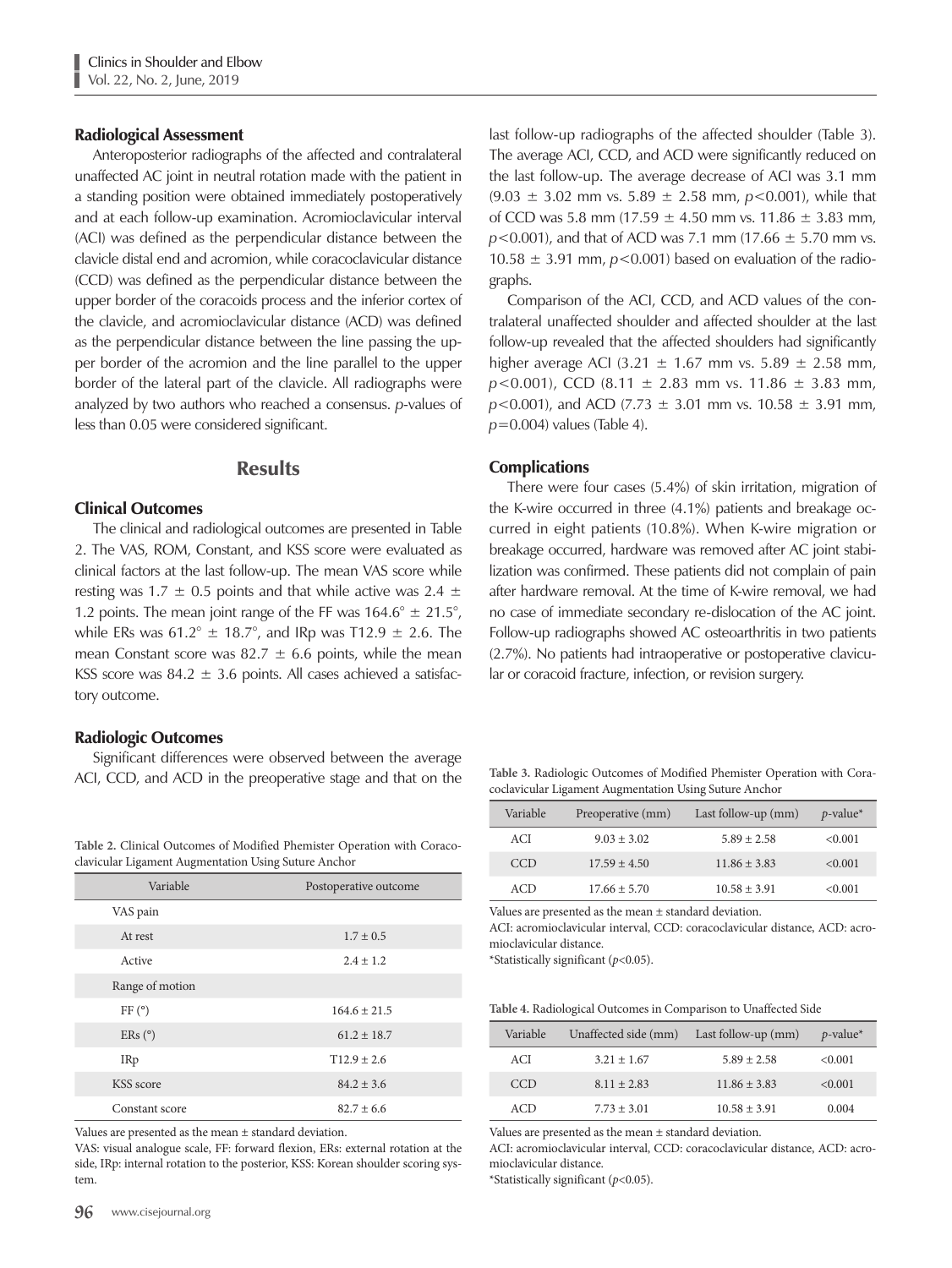## **Discussion**

The principal finding of the present study was that modified Phemister operation using augmentation of the coracoclavicular ligament by suture anchor for the treatment of acute AC joint dislocation successfully restored the stability of the AC joint. Satisfactory clinical and radiologic outcomes were simultaneously achieved in this study. At the final follow-up, the mean VAS score was  $1.7 \pm 0.5$  points, the Constant score was  $82.7 \pm 6.6$ points, and the KSS score was  $84.2 \pm 3.6$  points. An acceptable joint alignment was achieved in all the patients after surgery. Furthermore, the authors found no problems achieving AC joint stabilization by this technique. In addition, the technique was simple with low hardware costs.

Over the last decade, numerous surgical procedures have been described for the management of acute AC joint dislocation.<sup>4,5)</sup> Despite the use of various methods of surgical treatment of acute AC joint dislocations such as K-wire, hook-plates, screws, synthetic sling materials, and ligament reconstruction, no technique has been shown to be clinically superior to another.4,10,25-27) Among these methods, the modified Phemister technique with K-wire is relatively simple, fast, and inexpensive. Additionally, the use of a suture anchor offers the advantage of quick fixation of the coracoclavicular ligament to bone while minimizing extensive soft tissue exposure.<sup>20,28)</sup>

Rolf et al.<sup>29)</sup> reported the outcomes of 29 patients treated with a modified Phemister technique that included augmentation of the coracoclavicular ligaments with polydioxanone suture. Specifically, an additional polydioxanone cord was passed around the base of the coracoids and formed into a figure-8-shaped sling through a hole drilled in the lateral clavicle. After a follow-up of 53 months (range, 20 to 92 months), the authors showed clinical results statistically favoring the early treatment of injuries. Corella et al.<sup>30)</sup> reviewed the outcomes of type III and type V AC dislocations treated using the Phemister technique and found good results in the immediate postoperative period, but long-term relapses in 66% of the cases, despite a high level of subjective satisfaction reported by patients. Moon et al.<sup>21)</sup> conducted a retrospective study of 14 patients who underwent a modified Phemister procedure with a suture anchor added for augmentation of the conoid ligament in cases of acute dislocation of the AC joint. At the mean follow-up (14 months), functional results were good/excellent with a Constant score of 90.8 and KSS score of 91. In our study, we observed good clinical and functional results at the follow-up examination with respect to the ROM, strength and pain discomfort. Moreover, the Constant and KSS scores showed global satisfaction with the procedure.

Rhee et al.<sup>16)</sup> reported good radiologic outcome in a retrospective study that compared the K-wire transfixation group and the locking hook plate group. Overall, they showed that the Kwire transfixation group had an average increase in ACI of 2.2 mm, CCD of 2.0 mm, and ACD of 1.8 mm upon comparison of the contralateral unaffected shoulder and affected shoulder at the last follow-up. Verdano et al. $31)$  used a modified Phemister technique that combined loop augmentation, coracoclavicular ligaments repair and transarticular stabilization with K-wire for acute AC joint dislocation. In their study, at the time of radiological follow-up, three patients maintained the reduction (21.4%), while nine (64.3%) showed a partial recurrence of the dislocation (<3 mm) and two (14.3%) showed complete re-dislocation. Kim and Chun<sup>32)</sup> compared use of tans-acromial fixation and the AO hook plate for the treatment of acute AC joint dislocation and found that the K-wire trans-acromial fixation group had a significantly greater CCD than the AO locking hook plate group. In the current study, the average ACI, CCD, and ACD was significantly reduced at the last follow-up and all patients maintained an acceptable reduction of the AC joint.

Leidel et al.<sup>15)</sup> described K-wire migration in 4% (n=3) and secondary dislocation of the AC joint in 11% (n=8) of cases after wire removal. None of the 70 patients who underwent surgery for type III injuries became infected. Mayr et al. $33$  reported a loss of reduction rate of 28%, with a less satisfactory outcome in patients who underwent the modified Phemister procedure. Calvo et al.34) used the modified Phemister technique in 32 surgically treated type III AC dislocations and found that only 50% of the AC joints were reduced in long-term follow-up, with a significantly higher incidence of osteoarthritis (81.2%) and coracoclavicular ligament ossification (59.4%). In the present study, all Kwires were inserted bicortically to provide more stable fixation and they were bent to prevent forward migration. Moreover, efforts were made to provide coracoclavicular ligament augmentation, which helped reduce the incidence of complete failure or re-dislocation.

It should be noted that this study has several limitations. First, being retrospective in nature, our study has limitations similar to other retrospective studies. Second, the follow-up period was relatively short and the incidence of arthritis in the AC joint would be different in long-term follow-up. However, the strengths of this study include that the procedure was relatively simple, fast, and inexpensive; and all operations were performed by a single surgeon.

## Conclusion

The modified Phemister operation with coracoclavicular ligament augmentation using a suture anchor led to satisfactory clinical and radiological outcomes and was found to be safe, showing a low complication rate in acute dislocations of the AC joint. This surgical technique also has a low learning curve procedure with low hardware costs. Our data suggest that the modified Phemister procedure for the surgical treatment of acute AC joint dislocations is a reliable technique for restoration of shoulder girdle.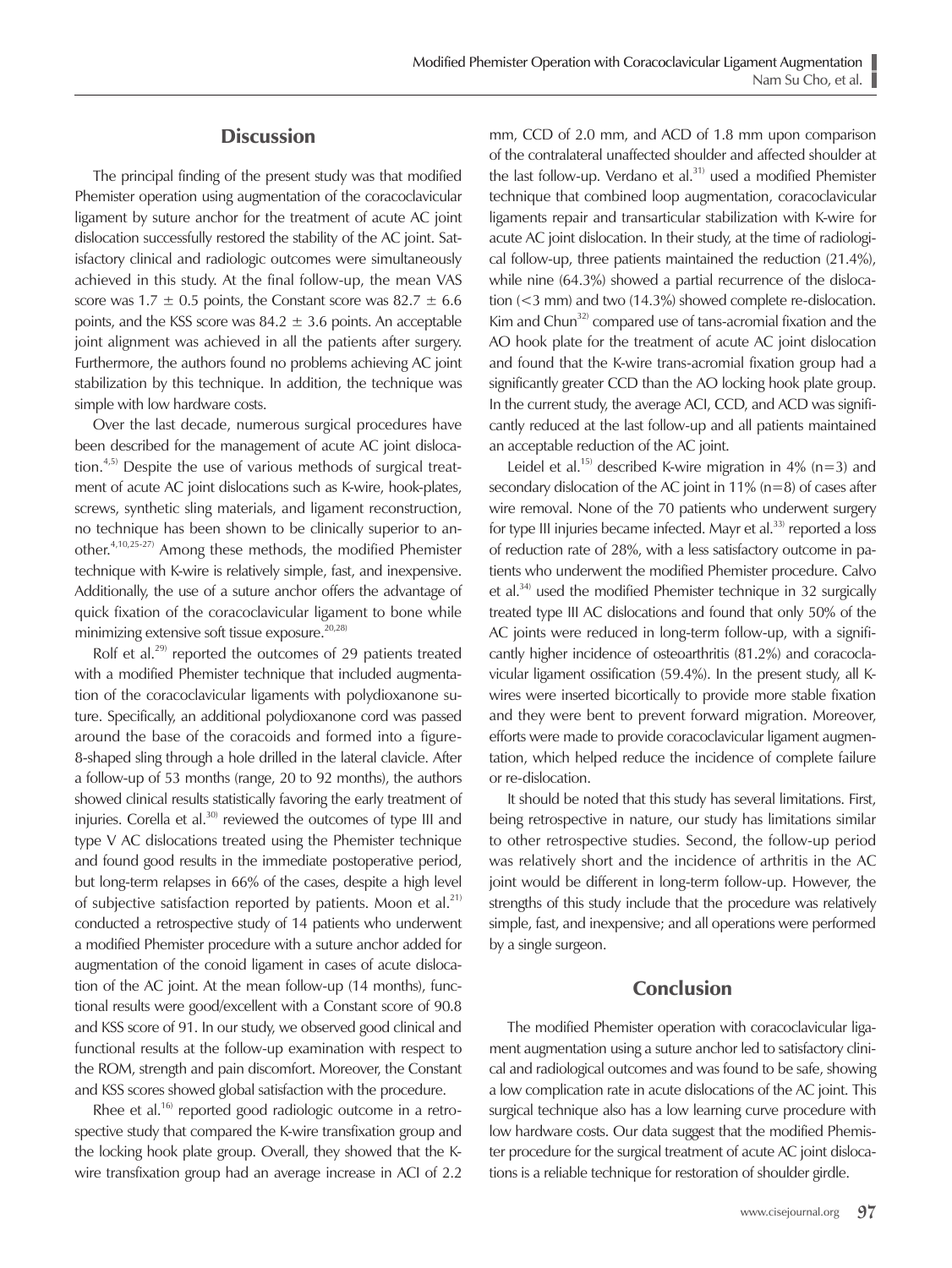# References

- 1. Bontempo NA, Mazzocca AD. Biomechanics and treatment of acromioclavicular and sternoclavicular joint injuries. Br J Sports Med. 2010;44(5):361-9. doi: 10.1136/bjsm.2009.059295.
- 2. Tauber M. Management of acute acromioclavicular joint dislocations: current concepts. Arch Orthop Trauma Surg. 2013;133:985-95. doi: 10.1007/s00402-013-1748-z.
- 3. Mazzocca AD, Arciero RA, Bicos J. Evaluation and treatment of acromioclavicular joint injuries. Am J Sports Med. 2007;35(2):316-29. doi: 10.1177/0363546506298022.
- 4. Epstein D, Day M, Rokito A. Current concepts in the surgical management of acromioclavicular joint injuries. Bull NYU Hosp Jt Dis. 2012;70(1):11-24.
- 5. Beitzel K, Cote MP, Apostolakos J, et al. Current concepts in the treatment of acromioclavicular joint dislocations. Arthroscopy. 2013;29(2):387-97. doi: 10.1016/j.arthro.2012.11.023.
- 6. Phemister DB. The treatment of dislocation of the acromioclavicular joint by open reduction and threaded-wire fixation. J Bone Joint Surg. 1942;24(1):166-8.
- 7. Winkler H, Schlamp D, Wentzensen A. [Treatment of acromioclavicular joint dislocation by tension band and ligament suture]. Aktuelle Traumatol. 1994;24(4):133-9. German.
- 8. García NM, Bermejo FT. Modified Phemister procedure for the treatment of type III Rockwood acromioclavicular joint dislocation. Results after five-years follow-up. Rev Esp Cir Ortop Traumatol. 2010;54(5):294-300. doi: 10.1016/S1988- 8856(10)70249-2.
- 9. Bosworth BM. Acromioclavicular separation: new method of repair. Surg Gynecol Obstet. 1974;76:866-71.
- 10. Weaver JK, Dunn HK. Treatment of acromioclavicular injuries, especially complete acromioclavicular separation. J Bone Joint Surg Am. 1972;54(6):1187-94.
- 11. Balser D. Eine neue methode zur operativen behandlung der akromioklavikulären luxation. Chir Prax. 1976;24:275.
- 12. Horst K, Dienstknecht T, Christoph Pape H. Surgical treatment of acromioclavicular joint separation. OP J. 2013;29(1):24-30. doi: 10.1055/s-0032-1328234.
- 13. Salzmann GM, Walz L, Schoettle PB, Imhoff AB. Arthroscopic anatomical reconstruction of the acromioclavicular joint. Acta Orthop Belg. 2008;74(3):397-400.
- 14. Chun CH, Lee SH, Lee BC, Cho YW. The surgical treatment of acromioclavicular joint dislocation using modified phemister and modified Weaver-Dunn operation. Clin Shoulder Elbow. 1998;1(2):180-5.
- 15. Leidel BA, Braunstein V, Kirchhoff C, Pilotto S, Mutschler W, Biberthaler P. Consistency of long-term outcome of acute Rockwood grade III acromioclavicular joint separations after K-wire transfixation. J Trauma. 2009;66(6):1666-71. doi: 10.1097/TA.0b013e31818c1455.
- 16. Rhee YG, Park JG, Cho NS, Song WJ. Clinical and radiologic

outcomes of acute acromioclavicular joint dislocation: comparison of Kirschner's wire transfixation and locking hook plate fixation. Clin Shoulder Elbow. 2014;17(4):159-65. doi: 10.5397/cise.2014.17.4.159.

- 17. Larsen E, Bjerg-Nielsen A, Christensen P. Conservative or surgical treatment of acromioclavicular dislocation. A prospective, controlled, randomized study. J Bone Joint Surg Am. 1986;68(4):552-5.
- 18. Lyons FA, Rockwood CA Jr. Migration of pins used in operations on the shoulder. J Bone Joint Surg Am. 1990;72(8):1262- 7.
- 19. Breslow MJ, Jazrawi LM, Bernstein AD, Kummer FJ, Rokito AS. Treatment of acromioclavicular joint separation: suture or suture anchors? J Shoulder Elbow Surg. 2002;11(3):225-9. doi: 10.1067/mse.2002.123904.
- 20. Su EP, Vargas JH 3rd, Boynton MD. Using suture anchors for coracoclavicular fixation in treatment of complete acromioclavicular separation. Am J Orthop (Belle Mead NJ). 2004; 33(5):256-7.
- 21. Moon GH, Nam IH, Lee YH, Kim KC, Lee JH, Ahn GY. The modified phemister operation with the suture anchor added for the augmentation of conoid ligament in acute acromioclavicular dislocation. Clin Shoulder Elbow. 2010;13(1):34-9. doi: 10.5397/CiSE.2010.13.1.034.
- 22. Rockwood C, Williams G, Young D. Disorders of the acromioclavicular joint. In: Rockwood CA, ed. The shoulder. 3rd ed. Philadelphia: Saunders; 2004. 521-95.
- 23. Constant CR, Murley AH. A clinical method of functional assessment of the shoulder. Clin Orthop Relat Res. 1987;(214):160-4.
- 24. Tae SK, Rhee YG, Park TS, et al. The development and validation of an appraisal method for rotator cuff disorders: the Korean Shoulder Scoring System. J Shoulder Elbow Surg. 2009;18(5):689-96. doi: 10.1016/j.jse.2008.11.019.
- 25. Lizaur A, Sanz-Reig J, Gonzalez-Parreño S. Long-term results of the surgical treatment of type III acromioclavicular dislocations: an update of a previous report. J Bone Joint Surg Br. 2011;93(8):1088-92. doi: 10.1302/0301-620X.93B8.26775.
- 26. Fraser-Moodie JA, Shortt NL, Robinson CM. Injuries to the acromioclavicular joint. J Bone Joint Surg Br. 2008;90(6):697- 707. doi: 10.1302/0301-620X.90B6.20704.
- 27. Tomlinson DP, Altchek DW, Davila J, Cordasco FA. A modified technique of arthroscopically assisted AC joint reconstruction and preliminary results. Clin Orthop Relat Res. 2008;466(3):639-45. doi: 10.1007/s11999-007-0085-3.
- 28. Choi SW, Lee TJ, Moon KH, Cho KJ, Lee SY. Minimally invasive coracoclavicular stabilization with suture anchors for acute acromioclavicular dislocation. Am J Sports Med. 2008;36(5):961- 5. doi: 10.1177/0363546507312643.
- 29. Rolf O, Hann von Weyhern A, Ewers A, Boehm TD, Gohlke F. Acromioclavicular dislocation Rockwood III-V: results of early